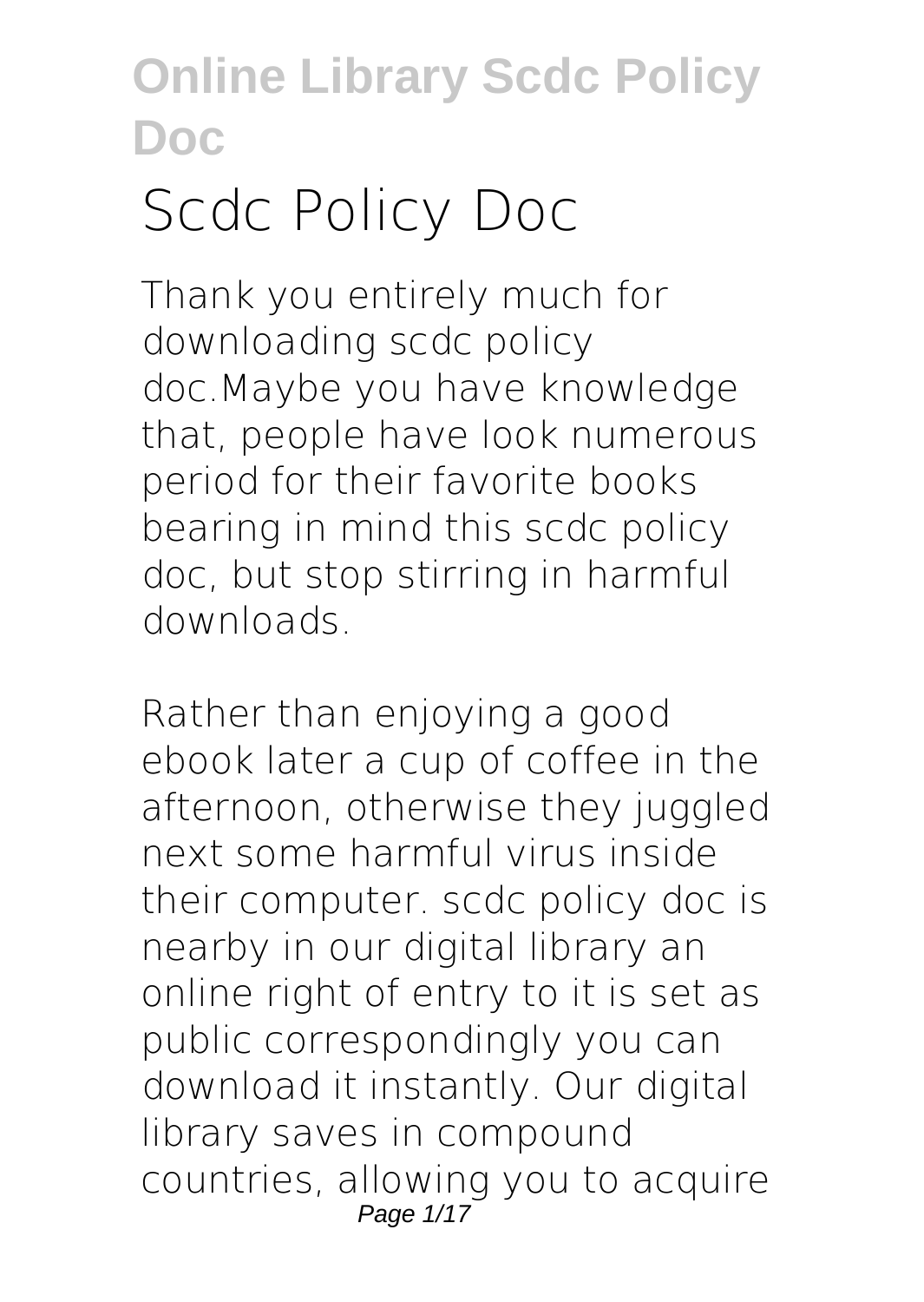the most less latency period to download any of our books behind this one. Merely said, the scdc policy doc is universally compatible similar to any devices to read.

*Knives, cell phones, drugs: Rapid response team searches SC prisons for illegal items* **SC prisoner killed by cellmate, officials say** SC Inmate orders \"hit\" from behind bars SC inmates went live on Facebook South Carolina inmates targeted U.S. military in sextortion scheme

Men charged with killing 7 inmates at South Carolina prison *SCDC cancels all visitation SCDC to offer coding classes to female inmates SCDC combating* Page 2/17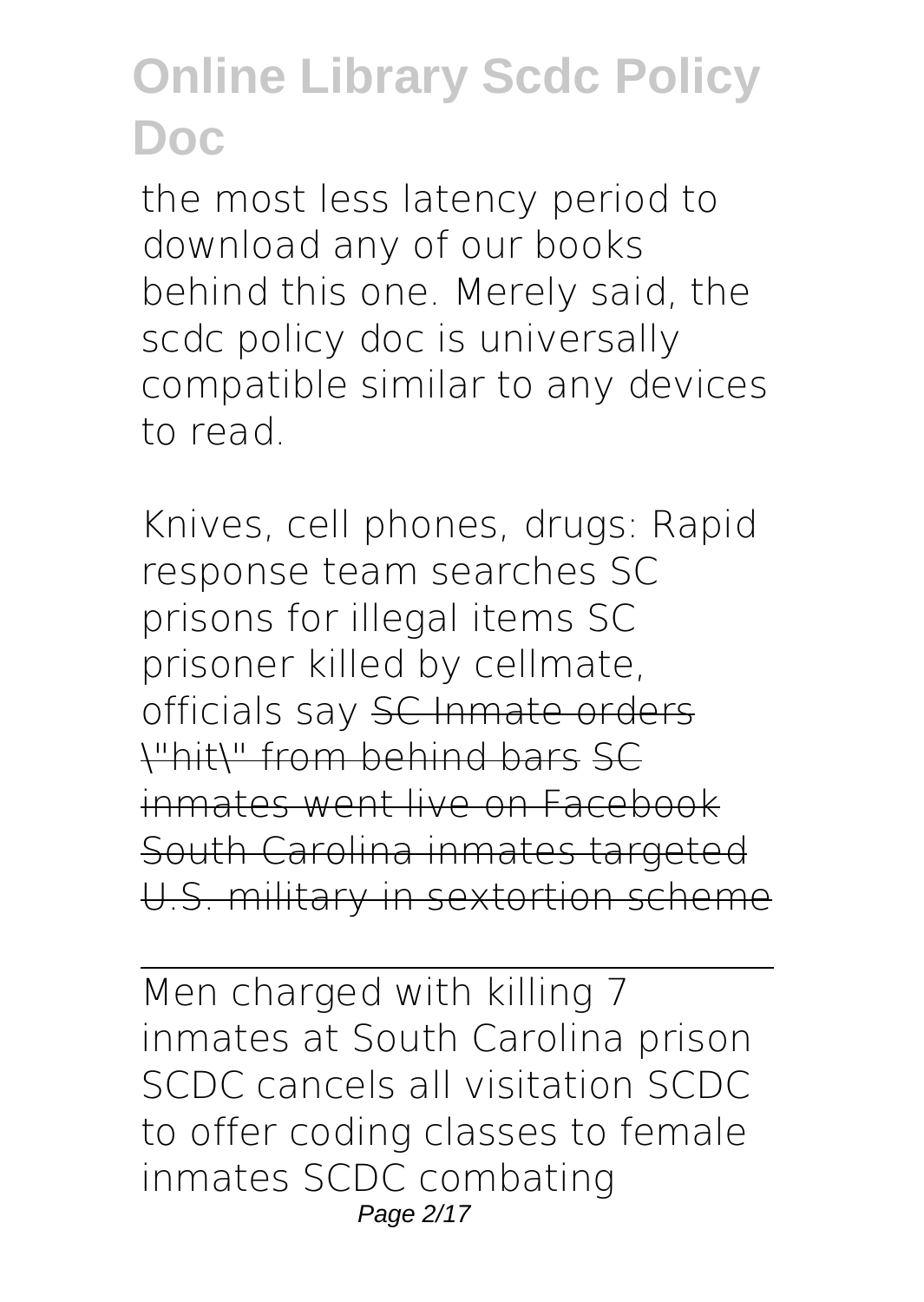*contraband cell phones SCDC delays execution due to lack of drugs for lethal injection* South Carolina prisoners ran criminal empire from behind bars *Federal grand jury indicts 40 in racketeering conspiracy in SC involving SCDC inmates Dylann Roof attacked in South Carolina jail shower SC inmate goes FB live from prison, brandishes weapon* Life in Columbia's most dangerous neighborhood Deadliest U.S. Prison Riot in 25 Years Shines Light on Inhumane Conditions in Prisons Across Nation How Prosecutors Score a Windfall Turning Small Tickets Into Big Fees SC officials charge 29 men in connection to deadly 2018 riots at Lee Correctional *Peter Levine on \"Defense* Page 3/17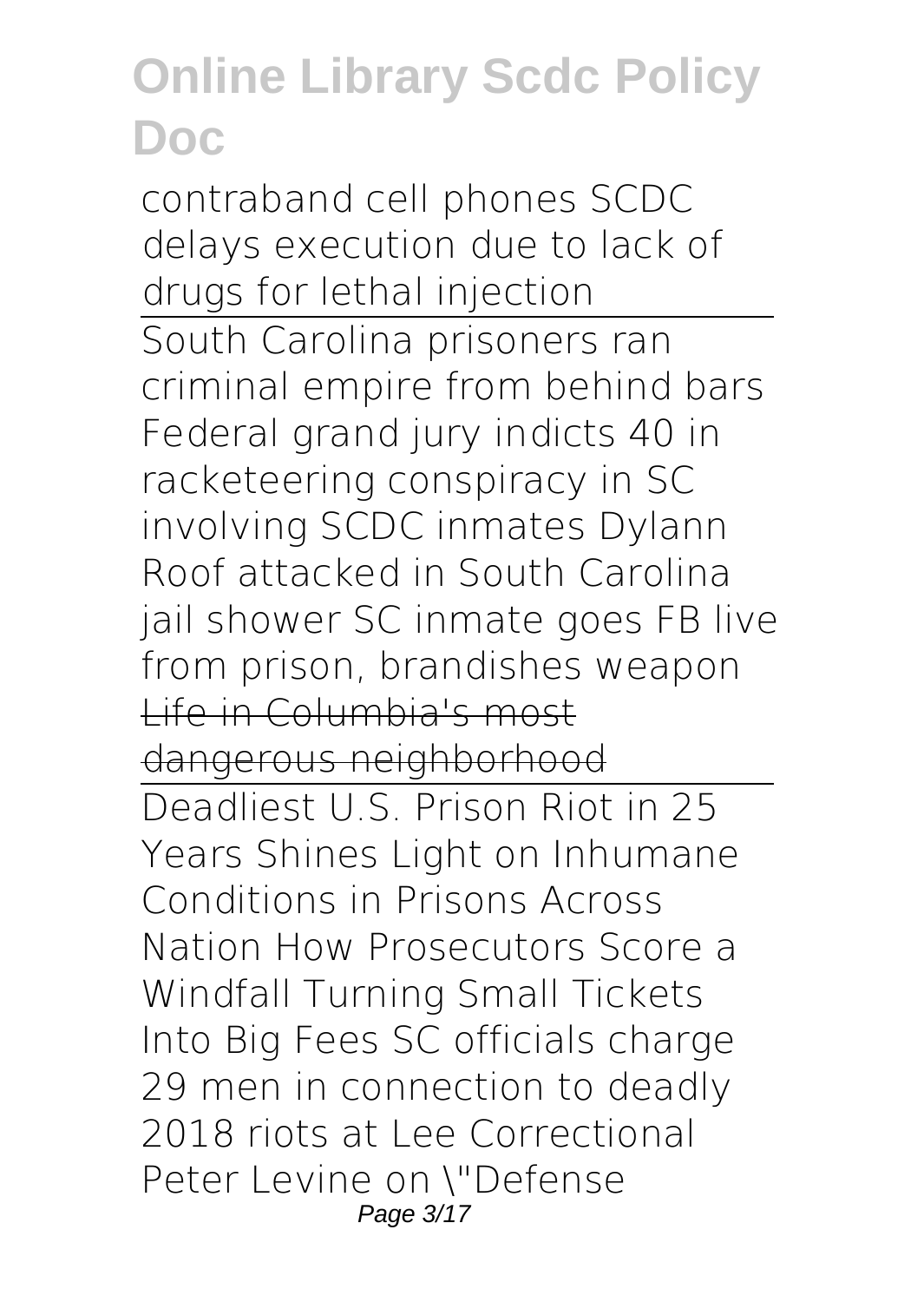*Management Reform: How to Make the Pentagon Work Better and Cost Less\" Top 5 Reasons We Reject Picture Books* Student Finds Hidden Devices in the College Library - Are they nefarious?**Online Event: American Leadership in Semiconductor Manufacturing** Book 'em: Feds threaten small publisher with sixfigure fines over obsolete law **openSUSE + LibreOffice Conference 2020: Building LibreOffice's Korean community, and CJK issues** Introduction to GIT  $\downarrow \downarrow \downarrow$ 

Scdc Policy Doc

scdc policy ga-06.11b, applying the prison rape elimination act (prea) GA-06.12, "Payment Card Industry Data Security Standard PCI DSS) Compliance" HS-18.01, Page 4/17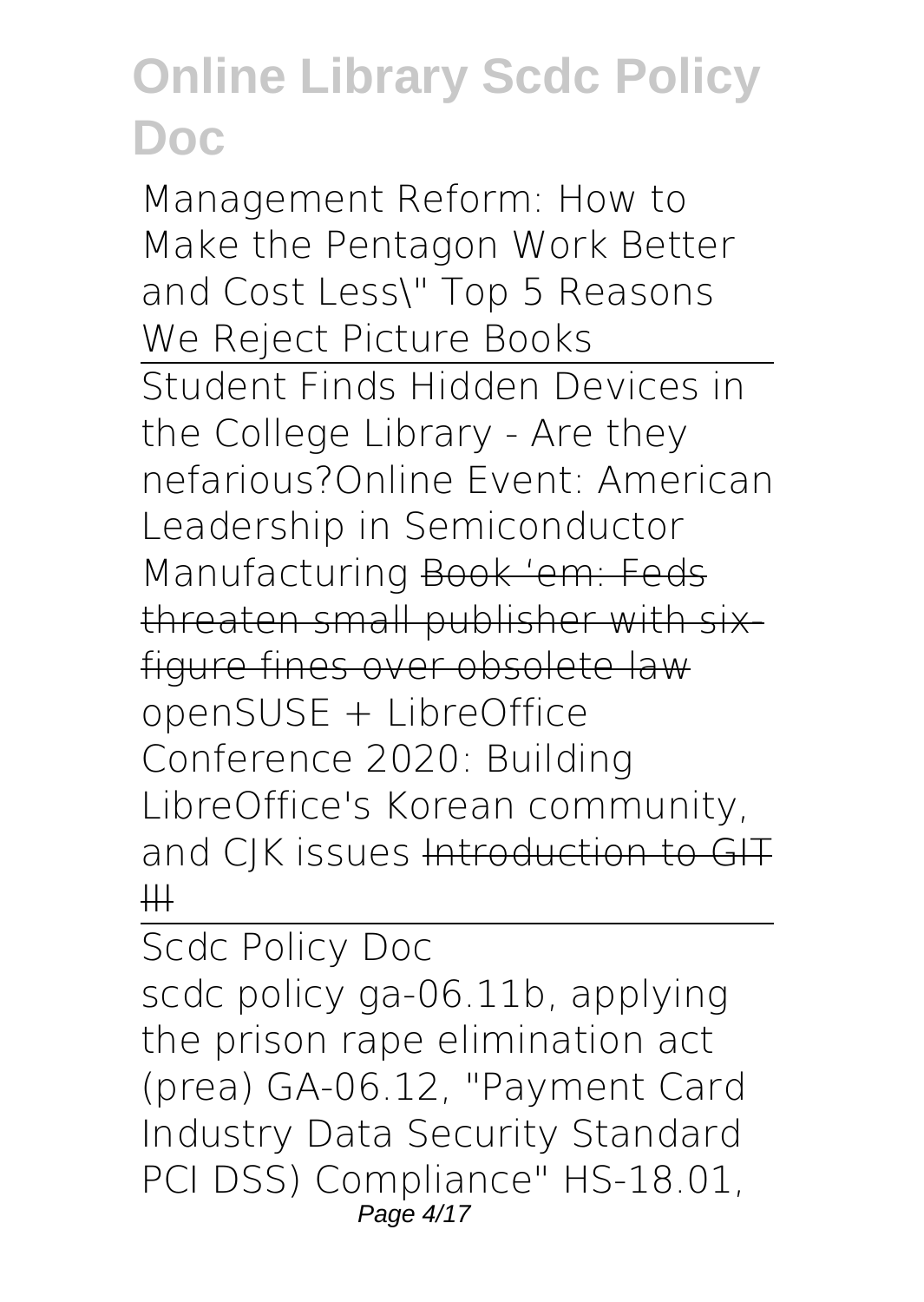"Specialized Health Services Programs," September 1, 2008

SCDC | South Carolina Department of Corrections SCDC Employee Policy. ADMINISTRATION ADM-11.01 Employee and Service Provider Identification Cards ADM-11.02 Employee Grievance and Appeals Procedures ADM-11.03 Employee Compensation ADM-11.04 Employee Corrective Action ADM-11.05 Reduction in Force ADM-11.06 Employee Performance Management System ...

SCDC | South Carolina Department of Corrections Page 5/17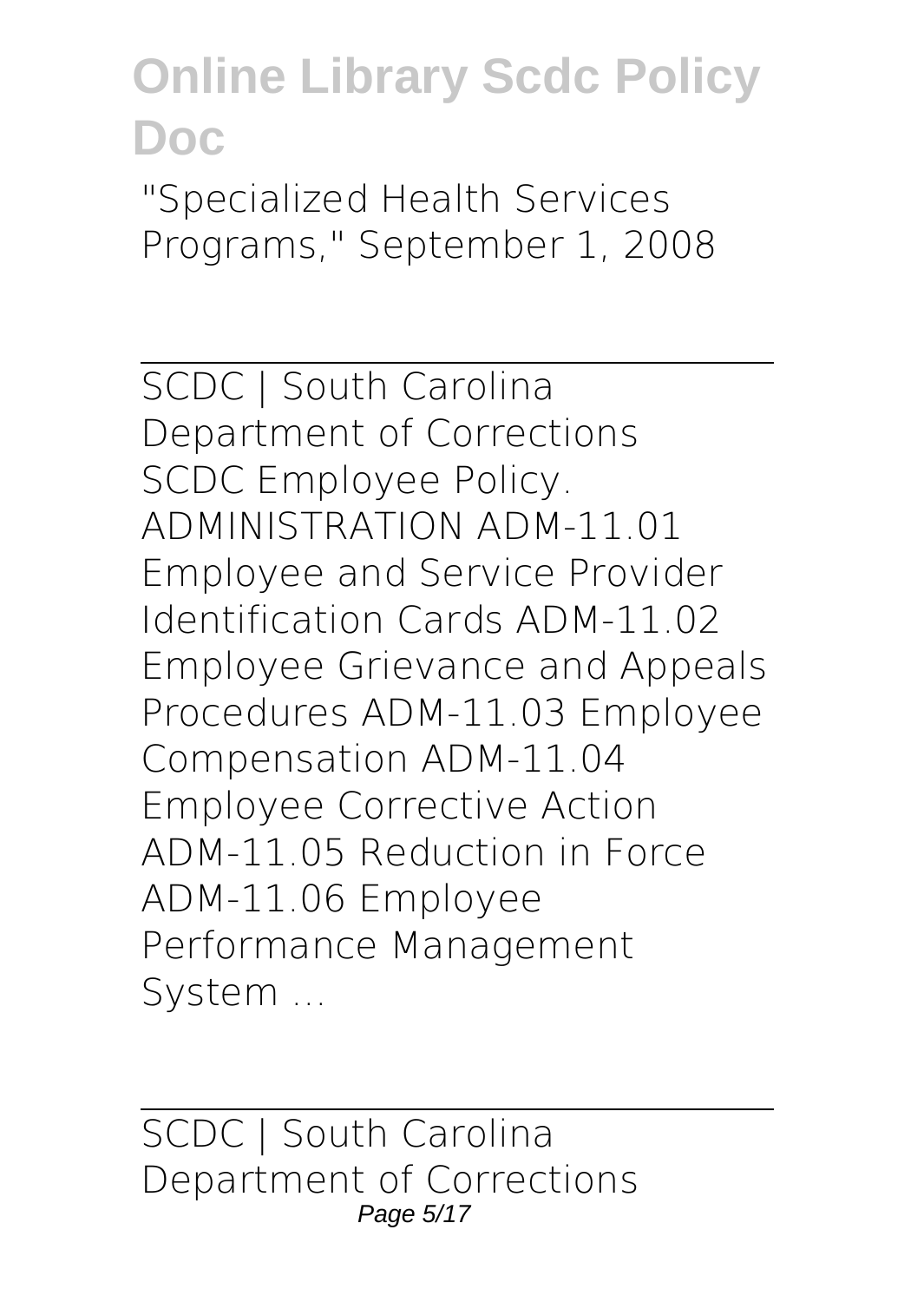Safety, Service, Stewardship. The mission of the South Carolina Department of Corrections is: Safety--we will protect the public, our employees, and our inmates. Service--we will provide rehabilitation and selfimprovement opportunities for inmates. Stewardship--we will promote professional excellence, fiscal responsibility, and selfsufficiency.

SCDC | South Carolina Department of Corrections POLICY STATEMENT: Pursuant to the Prison Rape Elimination Act (PREA), the South Carolina Department of Corrections (SCDC) has a zero-tolerance policy regarding sexual abuse and Page 6/17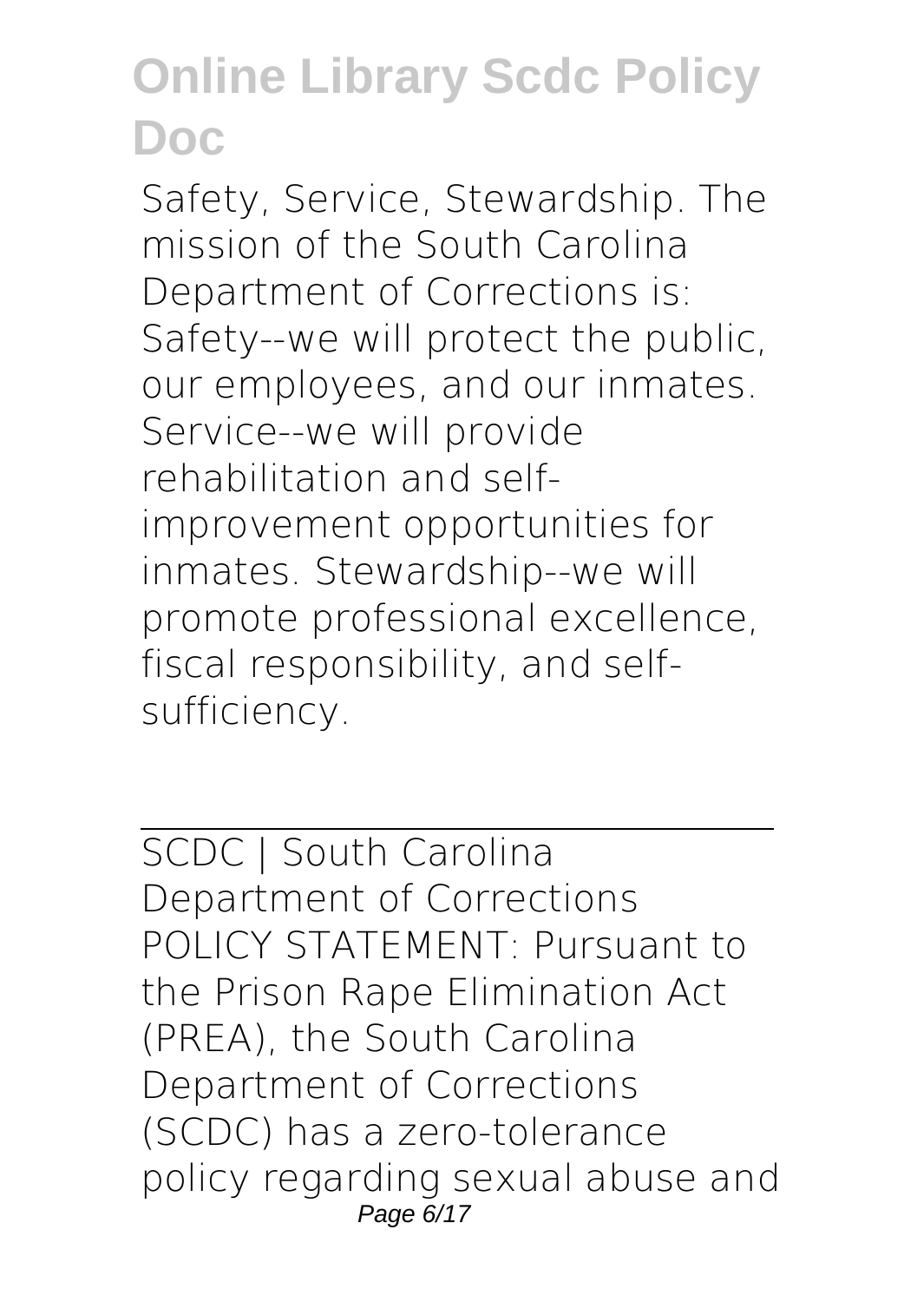sexual harassment against inmates in correctional facilities, or patients confined in prisons or jails.

SCDC | South Carolina Department of Corrections Bookmark File PDF Scdc Policy Doc determine their adequacy and if they align with national best practices. Review human resources' issues, including hiring, retention, training, work environment, and corrective actions. Review the consistency and SOUTH CAROLINA DEPARTMENT OF CORRECTIONS POLICY STATEMENT: The South Carolina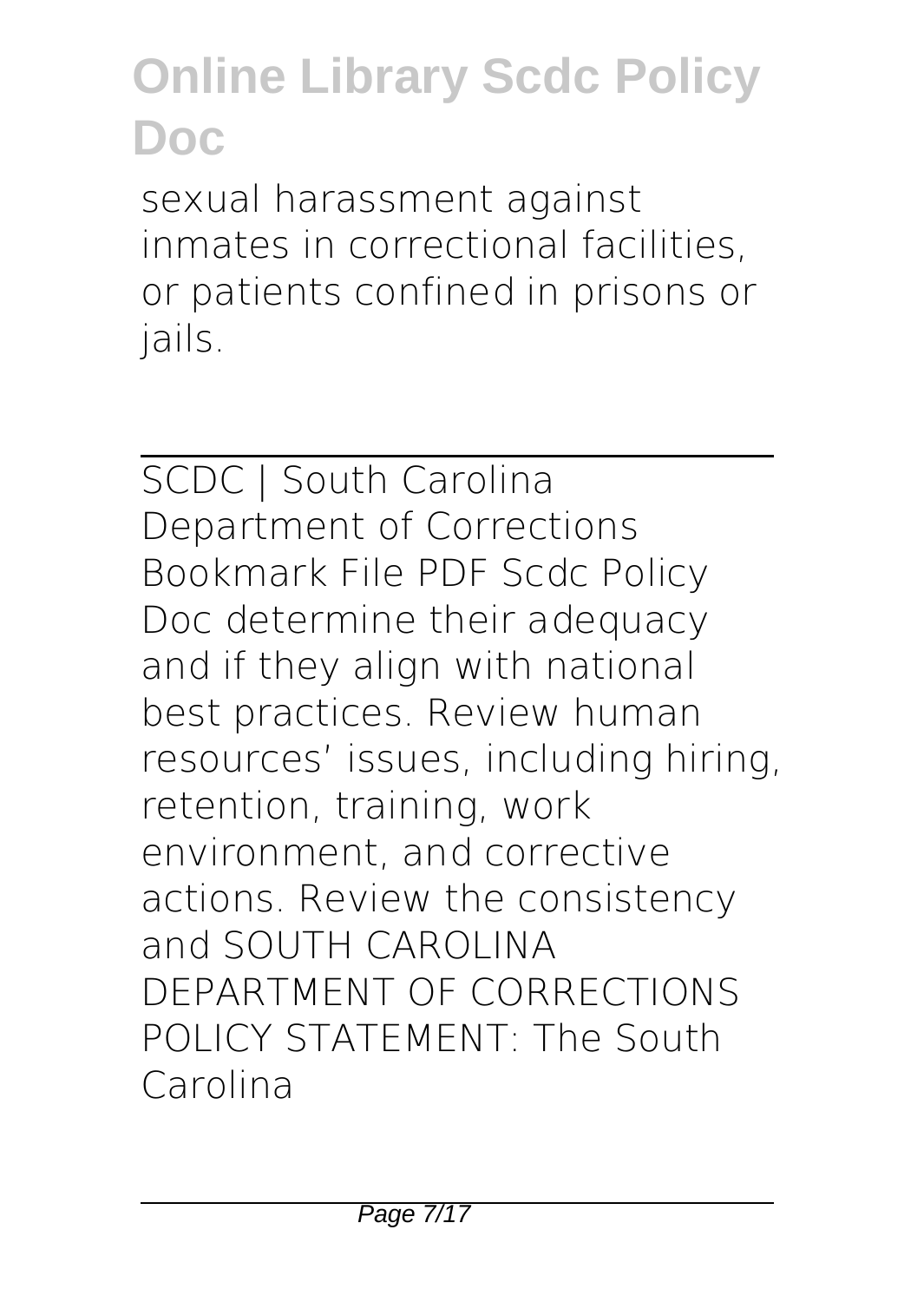Scdc Policy Doc - mitrabagus.com SCDC provides secure remote access to SCDC resources such as employee email and VPN. These links provide access instructions and links to these resources. Need Help? Contact the Help Desk at 896-1759 or helpdesk@doc.state.sc.us. Accessing Microsoft Office Apps (Email, etc.)  $\Box$  Sharing Files Using OneDrive

SCDC | South Carolina Department of Corrections POLICIES. Listed below are the Department of Corrections policies. The list of policies includes the policy name and number, which unit or units (Adult, Juvenile or All) that a Page 8/17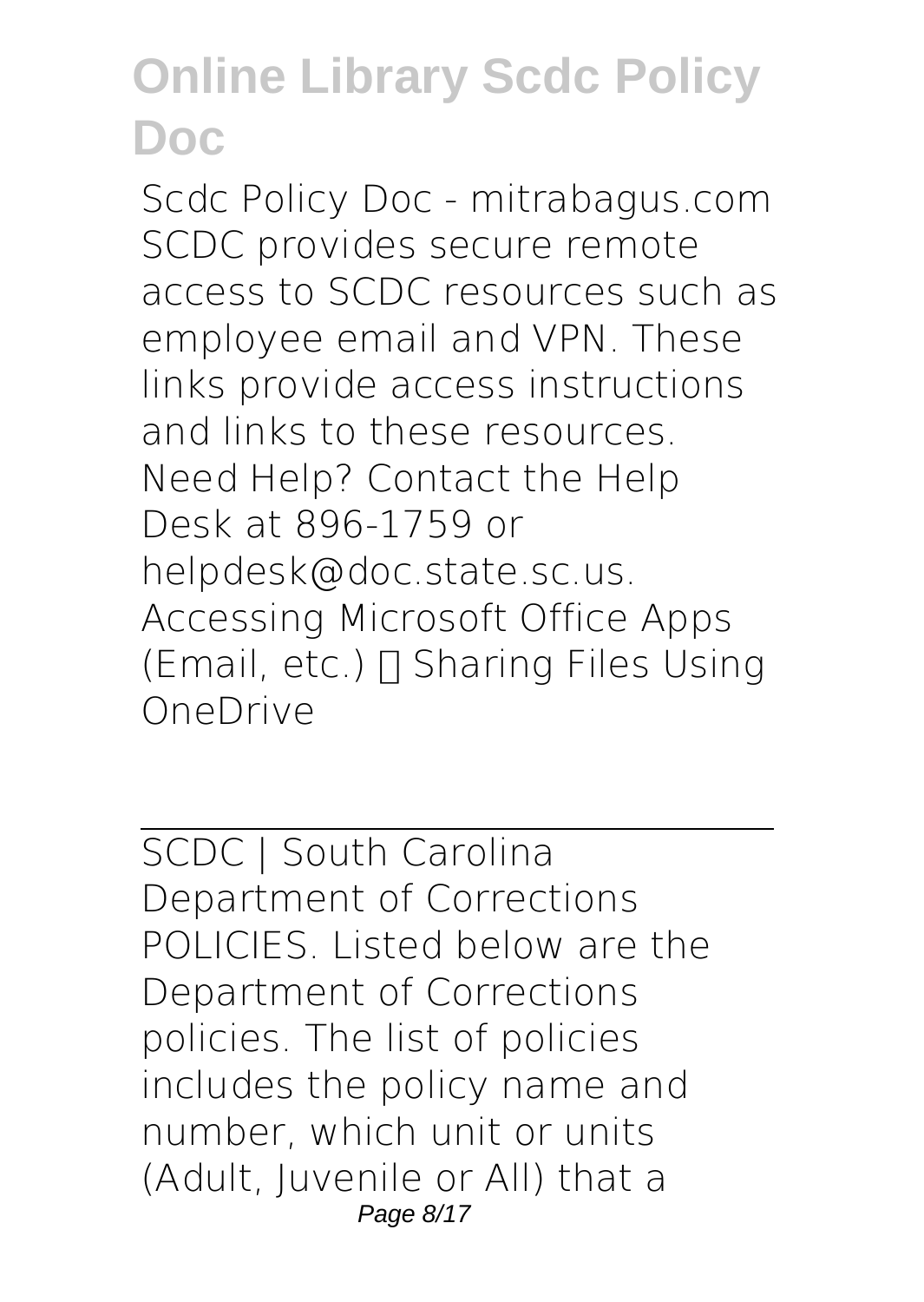particular policy impacts and whether the policy is for public distribution.

Policies :: SD Dept. of Corrections If SCDC number and SID are unknown, enter the name of the inmate for whom you are searching. If you are unsure of an inmate's first name, leave it blank. A phonetic search will return all inmate records that sound similar to the name you entered.

Incarcerated Inmate Search - SCDC POLICY STATEMENT: The South Carolina Department of Corrections recognizes the Page  $9/17$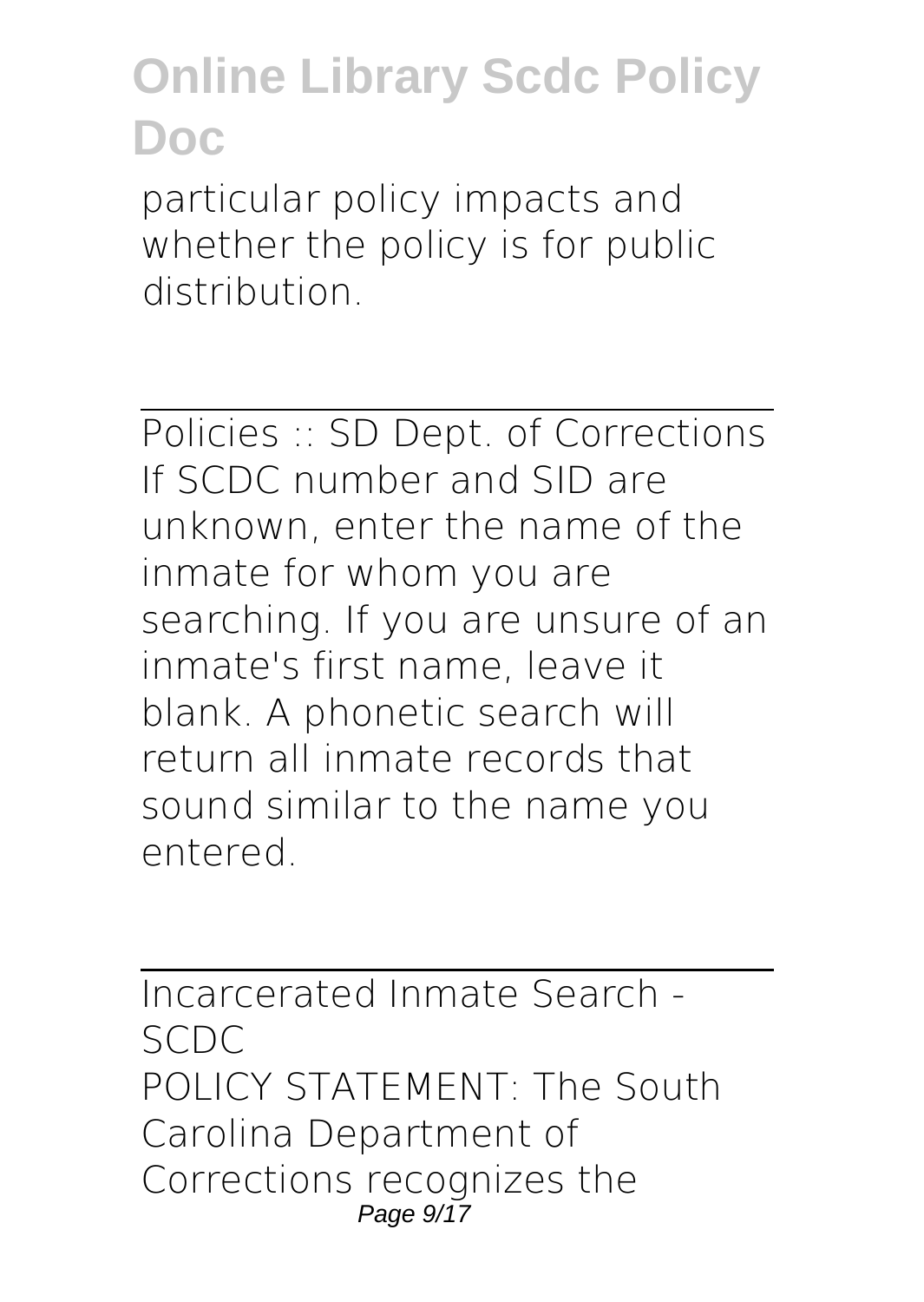importance of an inmate's desire to correspond with family members, attorneys, and others. To this end, the SCDC will not place a limit on the quantity of mail an inmate may send (provided the cost is borne by the inmate) or receive or the

Scdc Policy Doc Scdc Policy Doc - chcatering.cz PURPOSE: To establish guidelines for inmate access to the courts within the South Carolina Department of Corrections. POLICY STATEMENT: In order to provide inmates with adequate access to the courts, SCDC will establish and maintain an institutional law library system to afford inmates access to legal Page 10/17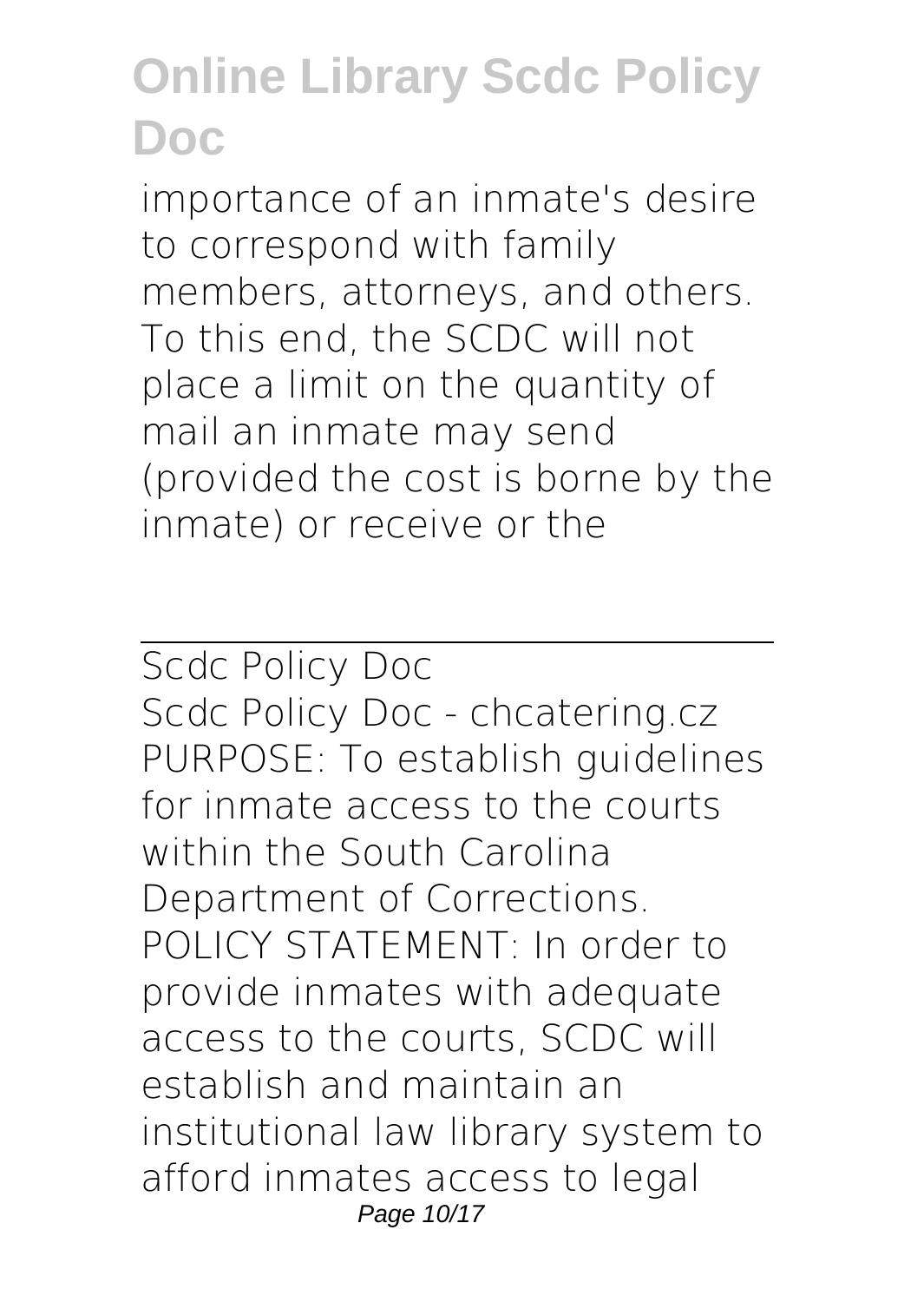materials in SCDC POLICY - South Carolina Department of Corrections

Scdc Policy Doc - akmach.cz SCDC is changing the way it classifies inmates, which determines where an inmate is housed. The new system places a high value on behavior and is based on points, which determine the inmate's custody level. SCDC began implementation of the new inmate classification system in February 2020. Information regarding inmate reclassification

SCDC | South Carolina Department of Corrections COLUMBIA, S.C. (WIS) - Officials Page 11/17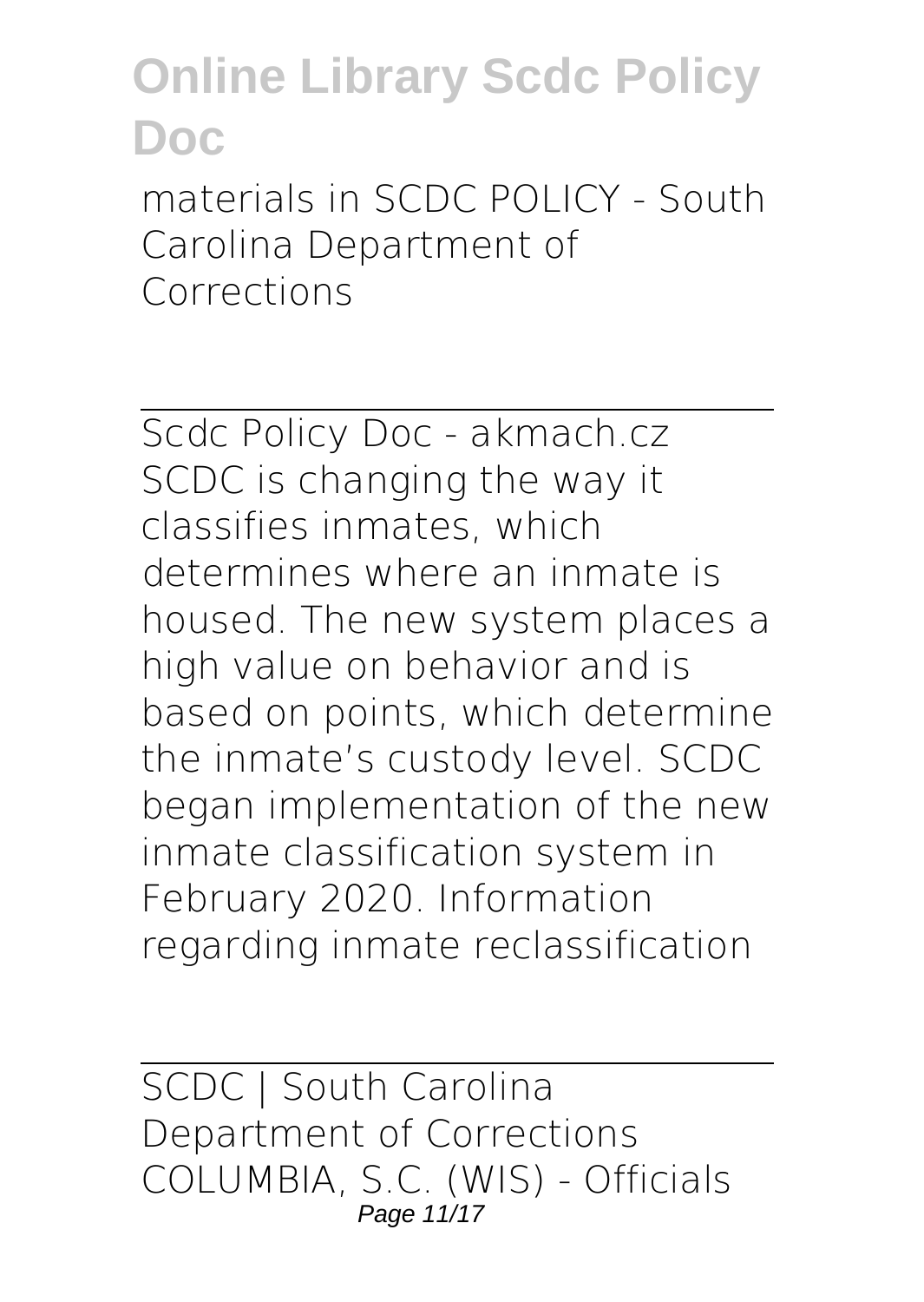with the South Carolina Department of Corrections unveiled a new inmate classification system Wednesday. They said the new system will be in place by the start of ...

SC Department of Corrections unveils new system that will ... As a new employee I understand that the agency has a policy regarding the work-related effects of substance abuse by employees and as a condition of employment I agree to abide by the guidelines established therein, and adhere to the State's Drug Free workplace policy. ... South Carolina Department of Corrections Other titles: SCDC Application ... Page 12/17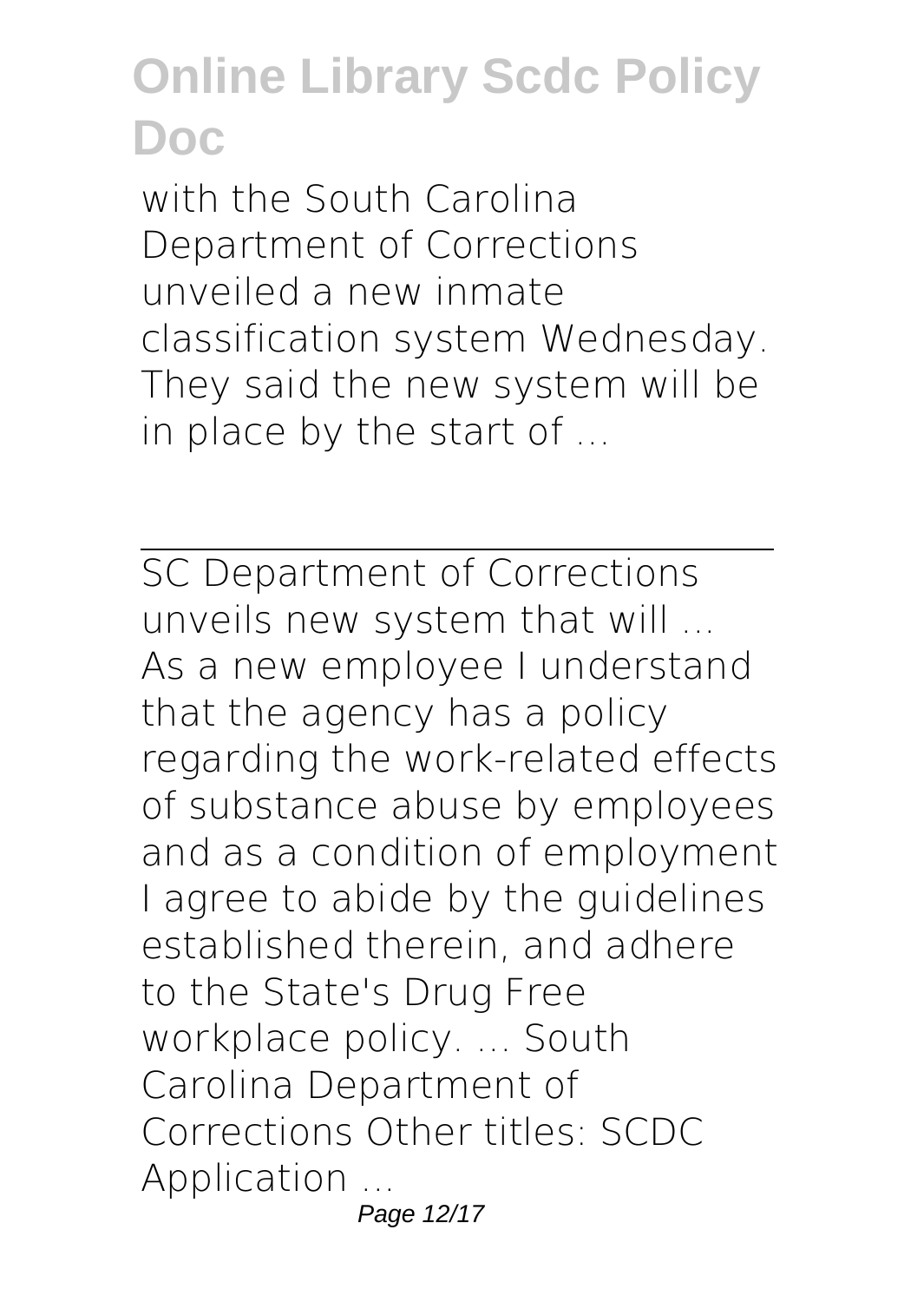#### SCDC Application Revision (7/1/2012)

SCDC maintains all immunities as provided in the South Carolina Tort Claims Act. — Any person who relies on any information obtained from this system does so at his or her own risk. In addition, nothing contained on this system is an official record of SCDC or its employees.

SCDC | Release Date Calculation According to the federal government, SCDC denied inmates with HIV the opportunity to equally participate in and benefit from a variety of services, programs, and activities, and Page 13/17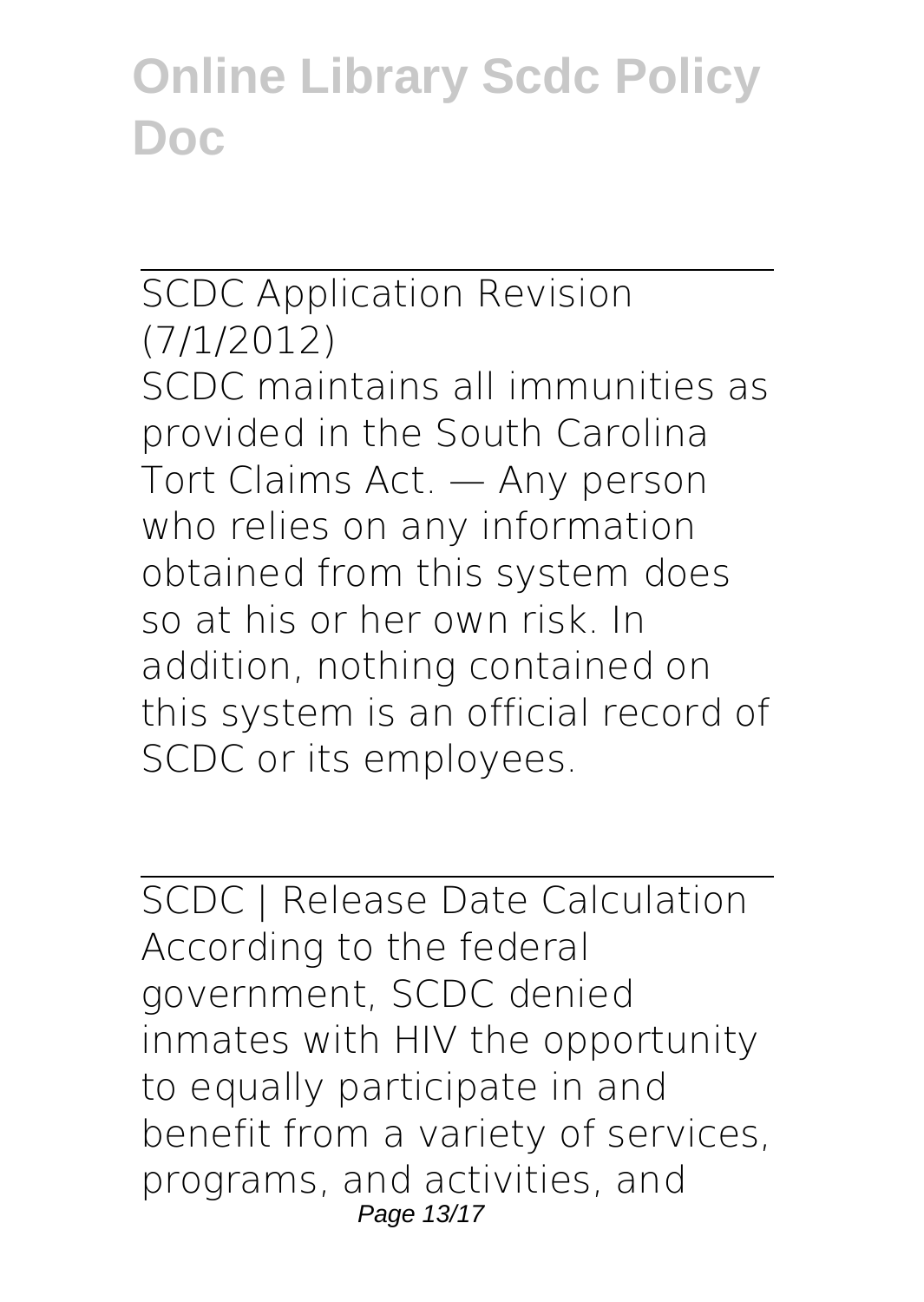subjects inmates with HIV to segregation and unequal opportunities at correctional rehabilitation.

United States v. South Carolina Department of Corrections ... SCDC's general policy is to assess the level of security risk posed by an inmate based upon the inmate's past criminal behavior and to assign the inmate to appropriate housing according to the results of this risk assessment. SCDC generally determines custody classification and inmate privileges based upon the inmate's behavior.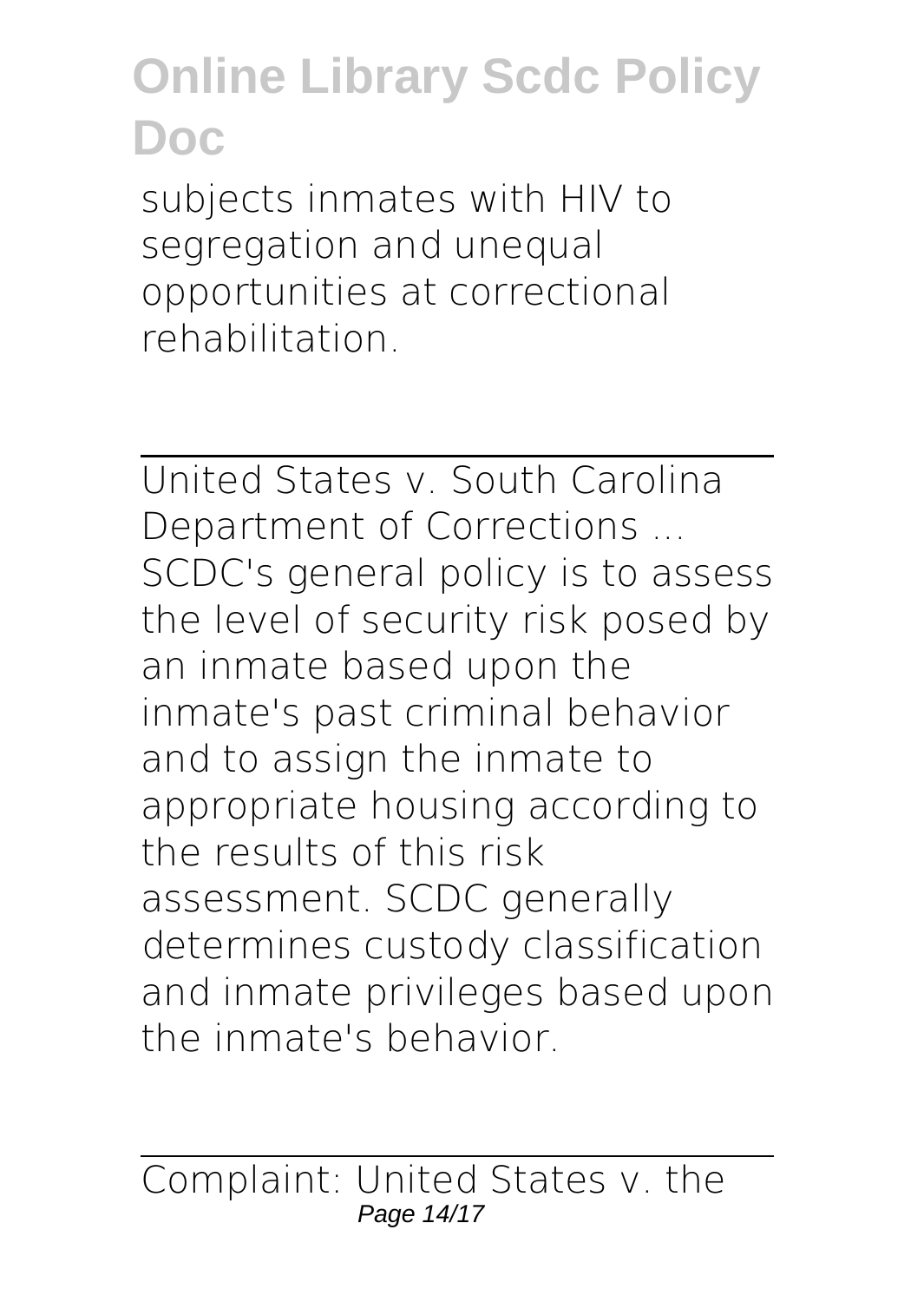South Carolina Department ... This policy document outlines the responsibilities, basic principles and standards for SCDC's maintenance of its streetlights and planned improvements to this stock. The document has been developed...

South Cambridgeshire District Council's Streetlighting Policy Individuals incarcerated in S.C. Department of Corrections facilities will soon be able to receive bachelor's degrees at no cost through a historic partnership with Claflin University. In April ...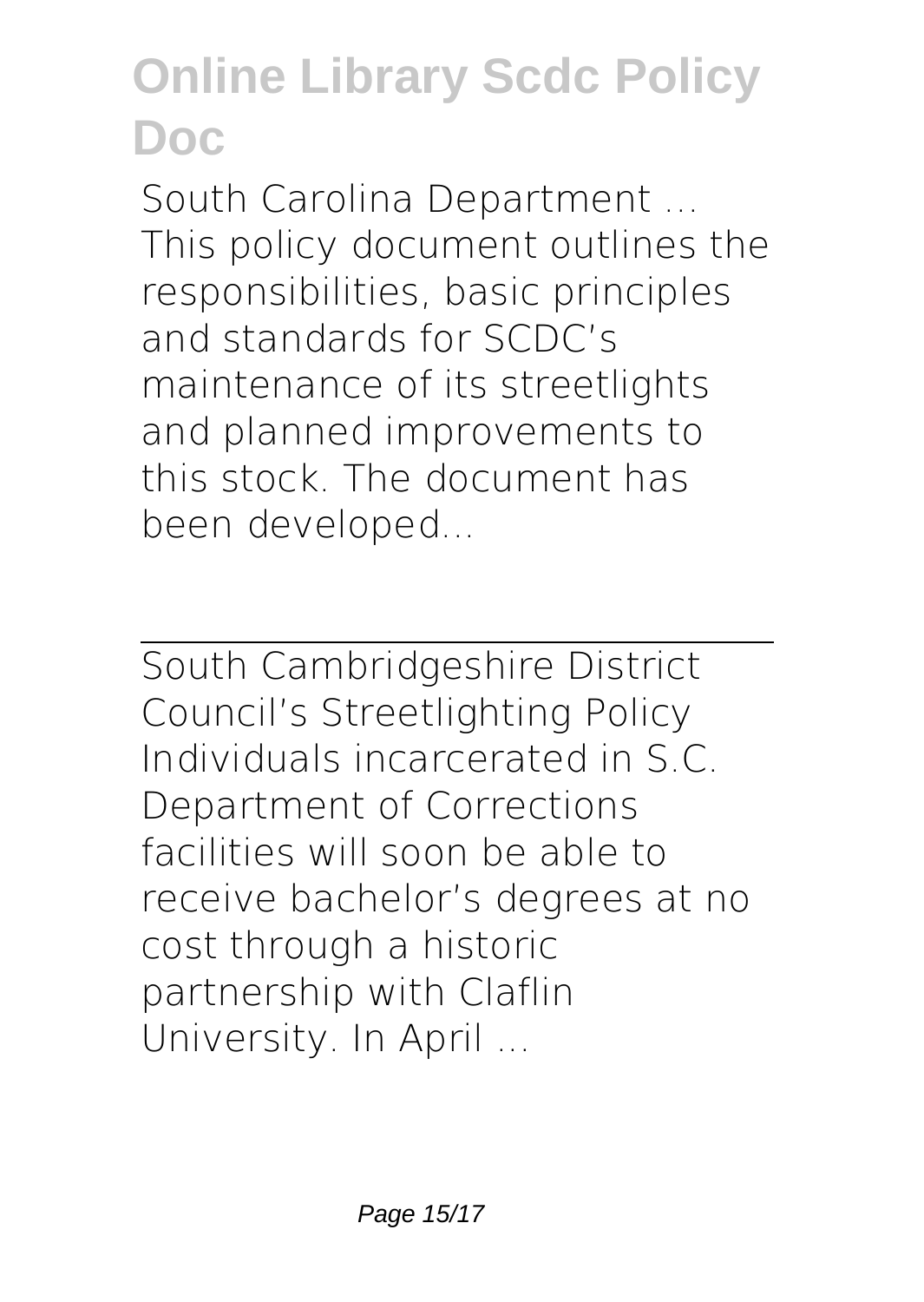Noncommunicable Diseases in Saudi Arabia Politics and Policy Making in Education Abuse of Women in Custody Legal Aspects of Corrections Management Teaching, Learning and the Curriculum in Secondary Schools Planning for Sustainable Economic Growth Car Parking Health 2020 Building Sustainable Cities of the Future Energy Employees Occupational Illness Compensation Program The Guide to Processing Personnel Actions National planning policy framework 2012 Engaging Citizens in Policy Making Holy seasons [verse by T. and E.M.B. Tylecote]. Electronic Signatures in Law Pharmacological Treatment of College Students with Psychological Problems Page 16/17